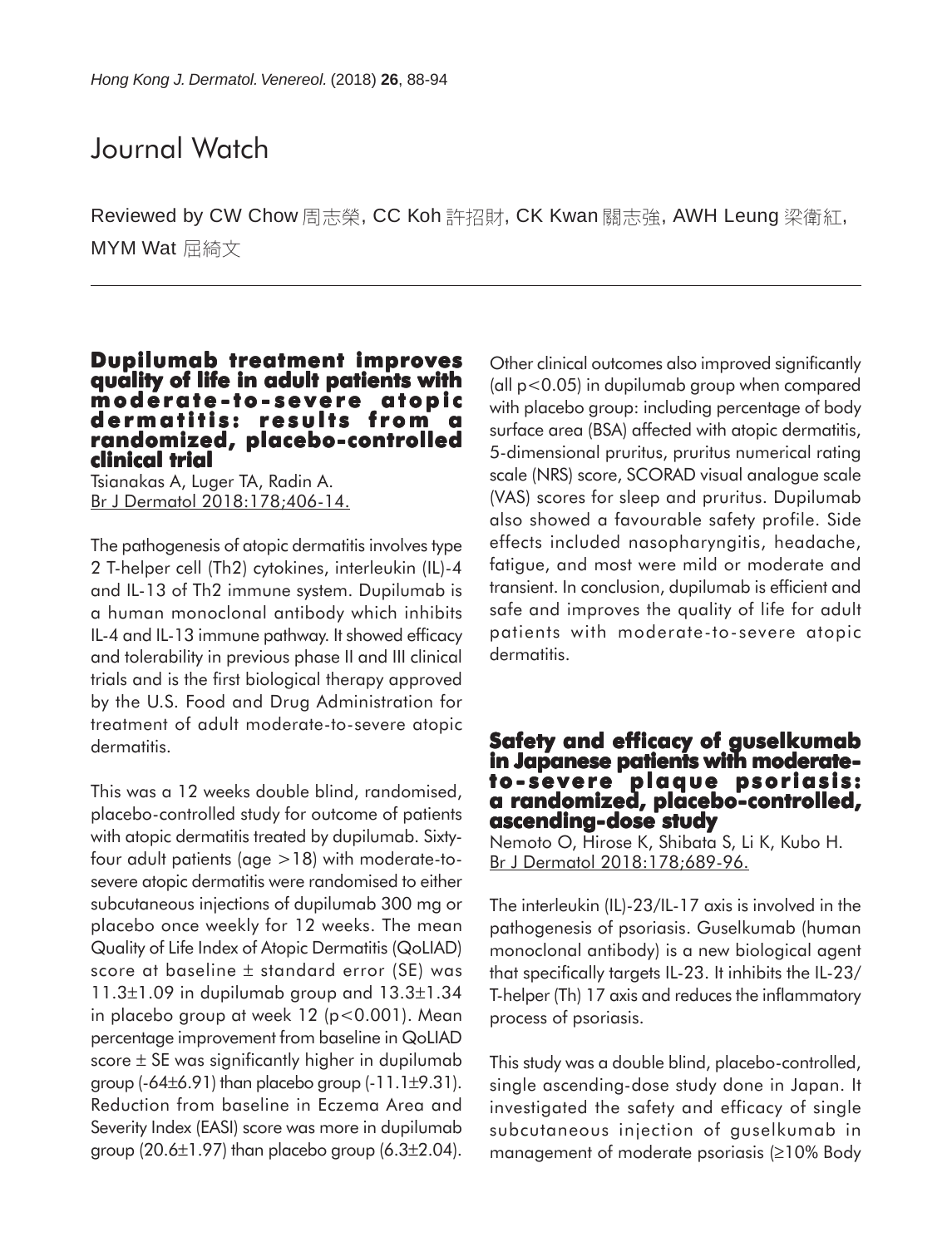Surface Area with Psoriasis Area and Severity Index (PASI) score ≥12). Twenty-four patients were recruited and randomised into four active groups (guselkumab 10 mg (n=5), 30 mg (n=5), 100 mg (n=5) and 300 mg(n=5)) and one placebo group (n=4). PASI 75 response of guselkumab-treated patients at 24 week achieved in 40% (10 mg), 80% (30 mg), 60% (100 mg) and 80% (300mg) of patients respectively. PASI 90 response of guselkumab-treated patients at 24 week achieved in 0% (10 mg), 60% (30 mg), 40% (100 mg) and 60% (300 mg) of patients respectively. The median percentage improvement of PASI score from baseline in placebo, 10 mg, 30 mg, 100 mg and 300 mg dose groups was 5%, 63%, 91%, 87% and 91% respectively at week 16. The most common side effect was pruritus. Other side effects were folliculitis, infection, nasopharyngitis, injection-site erythema, heat rash, eczema, and urticaria. No deaths or serious side effect was reported in both the placebo and guselkumab group. In conclusion, guselkumab is safe and effective for the treatment of moderateto-severe plaque psoriasis.

### **Association of nodal metastasis and mortality with vermilion vs cutaneous lip location in cutaneous squamous cell carcinoma of the lip**

Wang DM, Kraft S, Rohani P, Murphy GF, Besaw RJ, Karia PS, et al. JAMA Dermatol 2018;154:701-7.

Squamous cell carcinoma of the lip most frequently begins as a premalignant ulcerative lesion and is associated with chronic sun exposure, alcohol use and tobacco exposure.

The aim of this retrospective cohort study was to compare differences in risks of recurrence, metastasis, and death from cutaneous squamous cell carcinoma (cSCC) on the vermilion vs. cutaneous lip.

In this study, there were 303 patients (153 men; 150 women) who were diagnosed with cSCC of the lip between 1 January 2000 and 31 December 2015 at two academic tertiary care centres of which the median age at diagnosis was 68 years (range 27-93 years). Of the 310 cSCCs of the lip, 138 were located on the cutaneous lip whereas 172 were located on vermilion. Most tumours were less than 2cm in diameter (267[86.1%]), well differentiated tumour (239[77.1%]), confined to the dermis (284[91.6%]), and free of perineural invasion (289[93.2%]). Regarding the primary treatment, Mohs Surgery and standard excision were performed in 199 (64.2%) and 69 (22.3%) patients respectively. Local recurrence occurred in 15 (4.8%) tumours, nodal metastasis occurred in 15 (4.8%) tumours, disease-specific death occurred in 10 (3.2%) tumours.

When the two lip zones were compared, cSCC on the vermilion lip had a greater risk than cSCC of the cutaneous lip of developing local recurrence (6.4% (11 of 172) in vermilion vs 2.9% (4 of 138) in cutaneous location); nodal metastasis (7.6% (13 of 172) in vermilion vs 1.5% (2 of 138) in cutaneous location) and disease-specific death (3.5% (6 of 172) in vermilion vs 2.9% (4 of 138) in cutaneous location). Besides, cutaneous SCCs on the vermilion lip had more aggressive histological characteristics (moderate or poor differentiation) than cutaneous lip (28.5% (49 of 172) vs 15.9% (22 of 138); P=0.01).

On multivariable analysis, elevated risk of nodal metastasis in cSCC of the lip was associated with location on the vermilion lip (vs cutaneous lip; subhazard ratio [SHR], 5.0; 95% CI, 1.1-23.8) and depth of invasion beyond subcutaneous fat (SHR, 4.4; 95% CI, 1.3-14.9).

The authors concluded the risk of nodal metastasis is five-fold greater for cSCCs on the vermilion lip compared with those on the cutaneous lip. Radiological nodal staging may be indicated in vermilion lip involvement.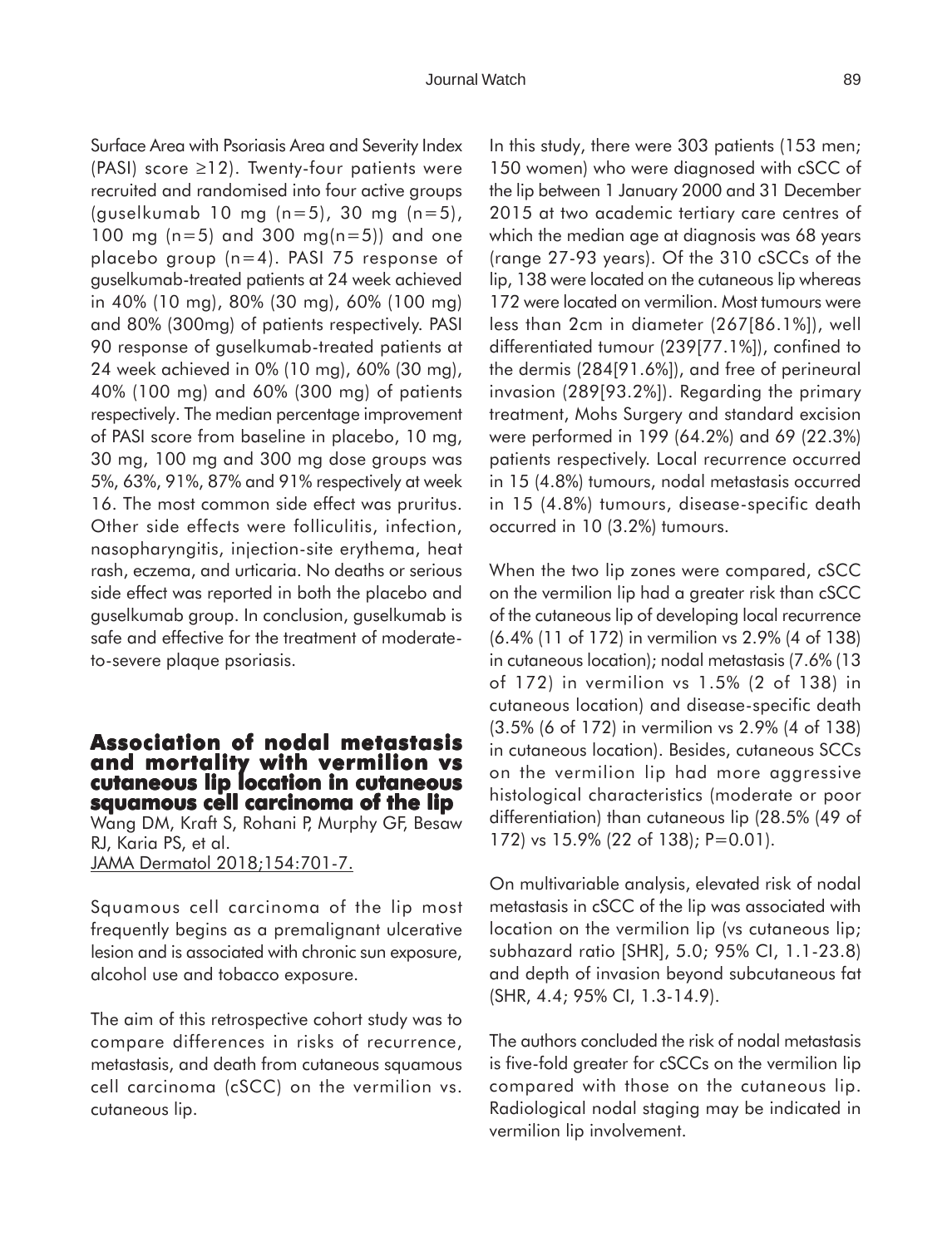# **Endocrine therapy-induced alopecia in patients with breast cancer**

Freites-Martinez A, Shapiro J, Chan D, Fornier M, Modi S, Gajria D, et al. JAMA Dermatol 2018;154:670-5.

Endocrine therapy in breast cancer includes: (i) tamoxifen, which is a competitive inhibitor of oestrogen binding to endocrine receptors, and (ii) aromatase inhibitors (e.g. anastrozole, letrozole, and exemestane), which suppress plasma oestrogen levels.

The aim of this retrospective cohort study was to characterise endocrine therapy-induced alopecia (EIA) in patients with breast cancer and response to dermatological therapy.

In this study, 112 female patients who had received endocrine therapy for breast cancer with a diagnosis of alopecia attributed to their current therapy were included. In 75 (67%) patients alopecia was attributed to aromatase inhibitors and attributed to tamoxifen in 37 (33%) patients. The mean time to development of alopecia from endocrine therapy initiation was 16.8 months. Of 104 patients, 79 with basic type alopecia presented with recession of frontal and parietal hairlines, mimicking an androgenetic pattern of alopecia. The severity of alopecia using Common Terminology Criteria for Adverse Events, version 4.0 was grade 1 in 96 of 104 patients. Intermediate- and thick-density terminal hairs and vellus hairs were the most common trichoscopic features at baseline.

Alopecia-related quality of life was analysed in 52 of 112 patients with the Hairdex Questionnaire which consists of five domains: emotions, functioning, symptoms, stigmatisation, and selfconfidence. A higher negative impact on emotion was found when compared with other domains (mean 41.8; SD 21.3; P<.001). In addition, 37 of 46 patients demonstrated a moderate to significant improvement in alopecia after treatment with topical minoxidil.

The authors concluded that patients with breast cancer receiving endocrine therapy are associated with an androgenetic pattern of alopecia. Although most cases of alopecia were mild, there was a negative impact on emotion. Topical minoxidil may be efficacious in these cases.

**The impact of impact of** *Chlamydia trachomatis* **infection on sperm parameters and male fertility: a comprehensive study** Moazenchi M, Totonchi M, Yazdi RS, Hratian K, Mohseni Meybodi AM, Ahmadi Panah M, et al. Int J STD AIDS;2018;29:466-73.

Clamydia trachomatis (CT) is a common sexually transmitted infection (STI) leading to urethritis, epididymo-orchitis, prostatitis, cervicitis, pelvic inflammatory diseases (PID), ectopic pregnancy and sub/infertility. However, its relationship in male infertility is not clear. This study was to determine the prevalence of CT in semen samples of the male partners of infertility couples and to investigate whether CT could be associated with poor semen quality and sperm DNA damage.

Semen samples from 1080 subfertile couples were tested for CT by ELISA. The subjects were then divided into three groups:

- i. Control group − normal spermogram and negative for CT infection;
- ii. Asymptomatic group − CT positive with abnormal spermogram;
- iii. Symptomatic group − CT positive with abnormal spermogram, high wbc count, low sperm count, reduced sperm normal morphology and low sperm motility. Patients with a history of any antibiotic use in the last two months, positive for HIV, HBsAb and anti-HCV, varicocele and azoospermia and history of epididymitis or epididymo-orchitis were excluded.

The mean age was  $36.1+7.1$  years. A total of 14.3% (155/1080) were CT positive either by serology or molecular methods. Among these,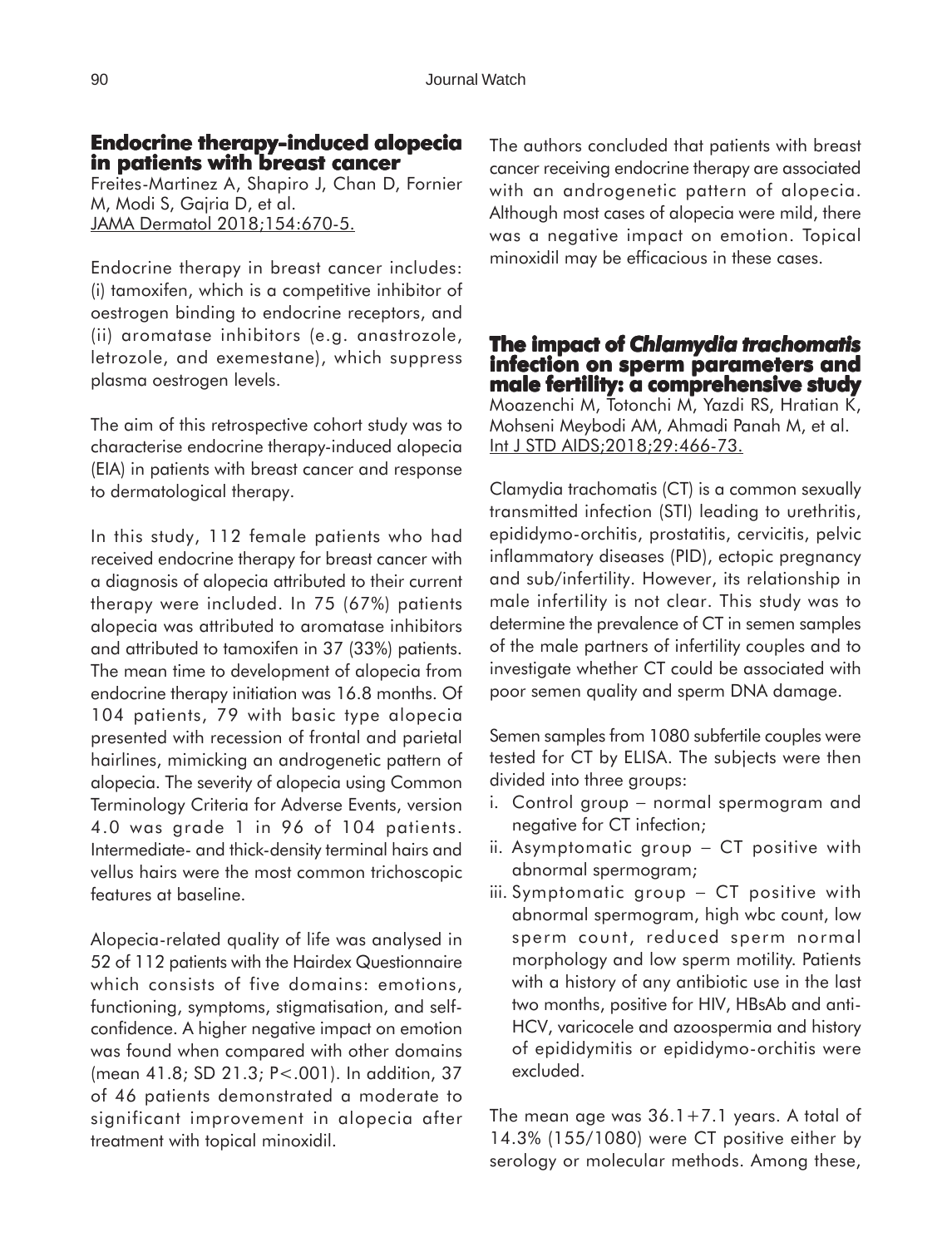11% (89) were in the symptomatic group and 26% (66) were from the asymptomatic group. The symptomatic group had significantly  $(p<0.05)$ lower sperm concentrations, high leukocytes in semen and a lower percentage of motile sperm cells.

The authors concluded that the poor quality of sperm may be the cause of infertility and due to the high frequency of asymptomatic CT infection among subjects with poor sperm quality, screening for occult CT infection is essential.

## **Association between eye diagnosis and positive syphilis test results in a large urban sexually transmitted infection/primary care clinic population**

Lobo AM, Gao Y, Rusie L, Houlberg M, Mehta SD.

Int J STD AIDS;2018;29:357-61.

Ocular syphilis often presents with blurred vision and uveitis during the second or tertiary stage of syphilis and the incidence has been increasing particularly in MSM and HIV-infected patients. This study was aimed to analyze whether patient with eye disease had a higher chance of having syphilis.

During the 5-year study, the medical records of cases who were tested for syphilis in a large STI and primary care clinic were retrieved and the prevalence of eye diseases according to the code of International Classification of Diseases, 9 Revision (ICD-9) was studied.

There were 71,299 syphilis tests were performed on 30,422 patients. The prevalence of eye disease was 0.25% (77/30,422). Among these patients, 50 (65%) had conjunctivitis; 14(18%) redness; 5(6.5%) iridocyclitis; 5(6.5%) chorioretinitis and 3(4%) keratitis. Patients with eye diseases were more likely to have positive syphilis tests (32.5%) compared to those without eye disease (7.5%) (p<0.01). Subgroup analysis showed that patients with eye disease were more likely to be HIVinfected, MSM, 40 years or older and have private insurance compared to those without eye disease (p<0.01). After multi-variable logistic regression analysis, there was 5.97 higher odds of a positive syphilis test result in the eye disease group (p<0.01). When adjusted for other risk factors such as HIV, age race, sex and insurance, this association was slightly less but still significant  $(OR=2.00 p=0.01)$ . When the analysis was restricted to MSM, the odds for a positive syphilis test was 4.61 (p<0.01) and 1.97 (p=0.02) in unadjusted and adjusted model respectively for eye disease group compared to those without eye disease.

The authors concluded that patients who present with an eye diagnosis to STI clinic have a higher probability of positive syphilis tests. Therefore, high risk patients with eye symptoms should have STI screening and a full ophthalmological examination.

## **Efficacy and safety of oxymetazoline cream 1.0% for treatment of treatment of persistent facial erythema associated with rosacea: Findings from the 52-week open label REVEAL trial**

Draelos ZD, Gold MH, Weiss RA, Baumann L, Grekin SK, Robinson DM, et al. J Am Acad Dermatol 2018;78:1156-63.

Rosacea is a chronic dermatological disease characterised by persistent facial erythema, flushing, telangiectasia and inflammatory papules. Most topical agents approved for rosacea target the inflammatory papules, but have no effect on the dysregulation of cutaneous vasomotor response and facial erythema. Brimonidine is an  $\alpha$ 2 adrenergic agonist and is the first FDAapproved agent that targets facial erythema. As α2-adrenoceptors expressed pre and/or postsynaptically on vascular smooth muscle cells of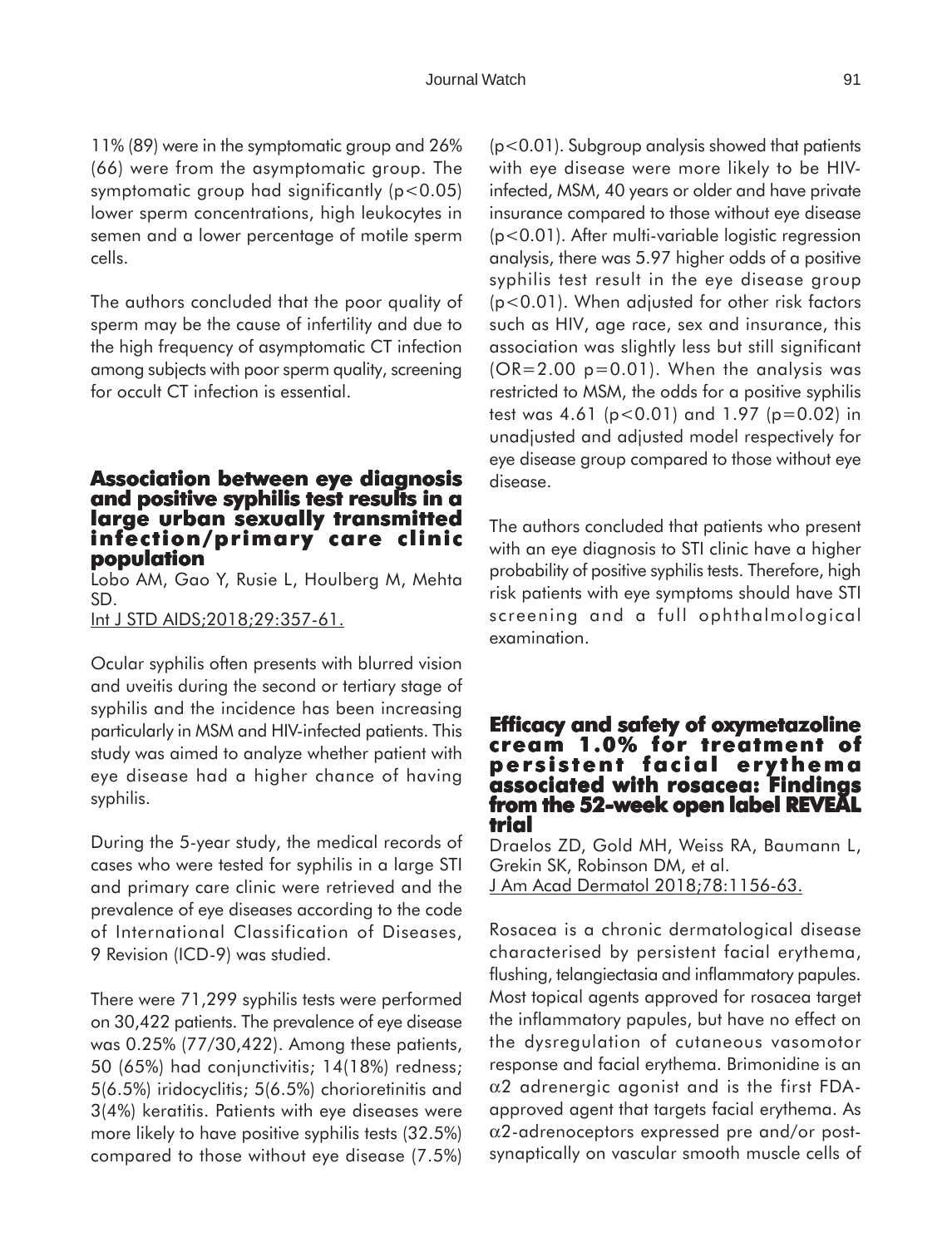blood vessels, vasocontriction occurs if postsynaptic  $\alpha$ 2 receptors are activated and there will be vasodilatation when presynaptic or endothelial  $\alpha$ 2 receptors are activated. This explains why patients on brimonidine complain of worsening of erythema, flushing and rebound with the treatment. Oxymetazoline, a newer  $\alpha$ 1aadrenoceptor agonist, has gained FDA approval for the treatment of erythema in rosacea. As  $\alpha$ 1aadrenoceptors are only present in post-synaptic vascular smooth muscle, they should have better vasoconstrictive effect.

This study reported the findings of REVEAL trial at 52-weeks. This was a multi-centre, open-label trial to assess the long-term safety and efficacy of oxymetazoline on rosacea. Between 9 April 2014 and 19 August 2014, patients with rosacea were recruited. Those with other dermatological conditions affecting the face that affected erythema assessment, contraindication to a-agonists, and history of topical steroids, acne treatments and isotretinoin use were excluded. They were then given oxymetazoline 1% cream to be applied once daily on the entire face and were follow-up at weeks 4, 12, 26, 39, 52 and two weeks posttreatment. Patients were assessed for inflammatory lesions, erythema using the Clinician Erythema Assessment (CEA) and Subject Self-Assessment for rosacea facial redness (SSA) and telegiectasia using Clinician Telangiectasia Assessment (CTA) score. Patient tolerability and reported side effects were recorded.

A total of 440 patients were recruited and analysed. All of them had moderate-to-severe rosacea with grade 3 to 4 in CEA and SSA. Only 3.2% of subjects discontinued treatment due to side effects, which were mostly treatment-site reactions. The incidence of treatment-related adverse events was 8.2% and the most common reported side effects were application-site dermatitis, paresthesia, pain, and pruritus. Less than 1% complained of rebound after stopping treatment. Concerning the efficacy, 36.7%, and

43.4% of patients achieved a 2-grade or greater improvement in both CEA and SSA after application, 3 and 6 hours respectively. However, there were no statistically significant effect on inflammatory counts, telangiectasia and blanching.

The authors concluded that oxymetazoline cream is useful in patients with moderate-to-severe rosacea and this long-term study proved its safety, tolerability and minimal rebound after withdrawal. This safety profile seems more favourable than the previous studies on brimonidine. However, further head-to-head comparison is required to draw such conclusion.

### **Postdiagnosis aspirin use and overall ostdiagnosis aspirin use and overall survival in patients with melanoma**

Rachidi S, Wallace K, Li H, Lautenschlaeger T, Li Z.

J Am Acad Dermatol 2018;78:949-56.

Prostaglandins and platelet have been shown to promote melanoma growth and affect melanoma immunotherapy in mouse models. Aspirin, by inhibiting platelets and tumour-derived prostaglandin production, should theoretically improve melanoma outcome. It has been shown to improve survival and exert a protective effect on various solid tumours. Moreover, pre-diagnosis use of aspirin has been shown to lower the incidence of melanoma and is associated with melanoma with lower Breslow thickness. However, its protective effect on patients with melanoma is still uncertain.

In this retrospective study, the authors reviewed all records in one centre with the diagnosis of melanoma between 2000-2014. Those who had more than one primary melanoma, or without complete TNM staging, and cessation of aspirin use before the diagnosis of melanoma were excluded.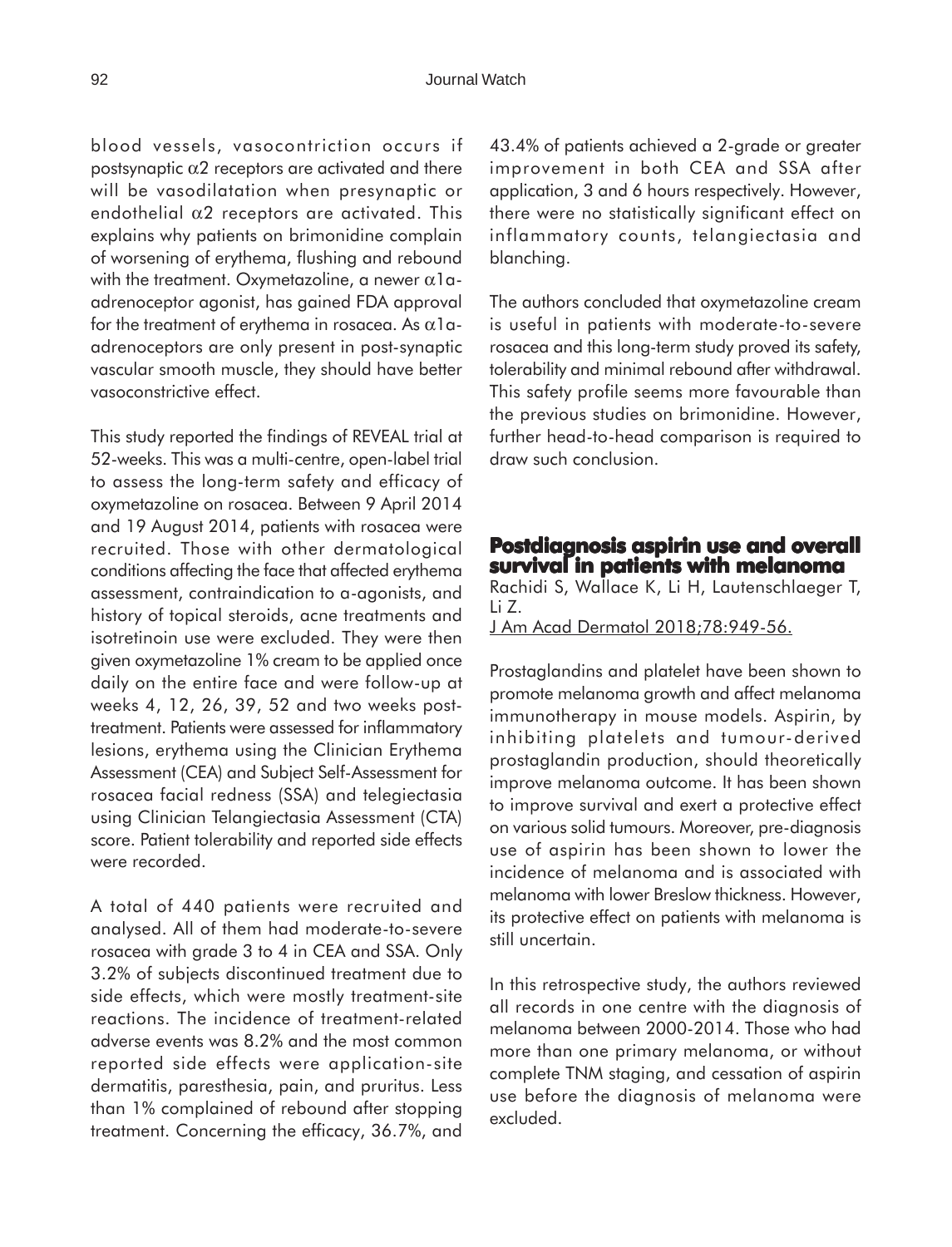A total of 1522 patients were included for analysis. Aspirin users were significantly older, more likely to have cardiovascular risk factors and cardiovascular diseases and with earlier stage of melanoma than non-users. However, it was found that aspirin use significantly improved overall survival, even after adjusting for age, sex, cardiovascular risk, treatment and stage of disease (hazard ratio [HR], 0.58; 95% confidence interval [CI]: 0.45-0.75). This prolonged survival was observed irrespective of aspirin before or after diagnosis. Although, aspirin use was not associated with prolonged survival in stage I and in-situ disease, it did show a better survival in more advanced disease (stages II (HR, 0.45; 95% CI, 0.24-0.82) and III (HR, 0.57; 95% CI; 0.34- 0.96))

The authors concluded that aspirin use after diagnosis can prolonged survival in melanoma patients. However, larger prospective clinical trials are required to further evaluate its effect and to eliminate possible bias and confounders associated with retrospective observational studies.

#### **Invasive squamous cell carcinoma: Invasive comparison of differentiation grade and Tumour depth by anatomical site in 1666 tumours**

Pyne JH, Barr E, Myint E, Clark SP, David M, Na R.

Clin Exp Dermatol 2018;43:3-10.

The increasing incidence of squamous cell carcinoma (SCC) is attributable to chronic ultraviolet light exposure, sequential SCC in individual patients and increasing incidence among organ transplant recipients. Adverse prognostic factors include increased tumour diameter and depth, poor differentiation, perineural invasion, immunosuppression, invasion into cranial bone and anatomic site of occurrence. The article reviewed 1666 consecutive cases of SCC identified from 2009 to 2015 in a clinic in Sydney, Australia. These tumours were identified among 842 patients, about two-thirds (63.5%) were men and one-third women (36.5%). The median age of diagnosis of the first SCC was 71 years. There was a significant rise in median age from well-differentiated to moderatelydifferentiated to poorly-differentiated SCC. Among the tumours, 82.1% were well-differentiated, 13.3% moderately-differentiated and 4.6% poorlydifferentiated. More than 60% of the welldifferentiated SCCs were located at sites other than those in the head and neck region, while the respective rates for moderately differentiated was 45% and that of poorly-differentiated 30%.

The overall median thickness was 8 mm and the median tumour depth was found to be 1.2 mm. The median maximum diameter was found to be inversely proportional to differentiation grade, and the difference reached statistical significance. There was also an inverse correlation between tumour depth and differentiation, reaching statistical significance of p<0.001 as well.

On multinomial regression, elderly patients were more likely to develop moderately and poorlydifferentiated SCC after adjustment. The shift towards poorly-differentiated SCC was significant for head and neck sites and for increasing tumour depth. Poorly-differentiated tumours were also found to have significantly larger diameters.

Poorly-differentiated SCC was most commonly found on the scalp in men (15.6%) and in women, the cheek or chin (9.1%). Tumours on the ear, forehead and chest were also found to have increased tumour depth and poor differentiation. These are important aspects to consider when treating patients with suspected SCC.